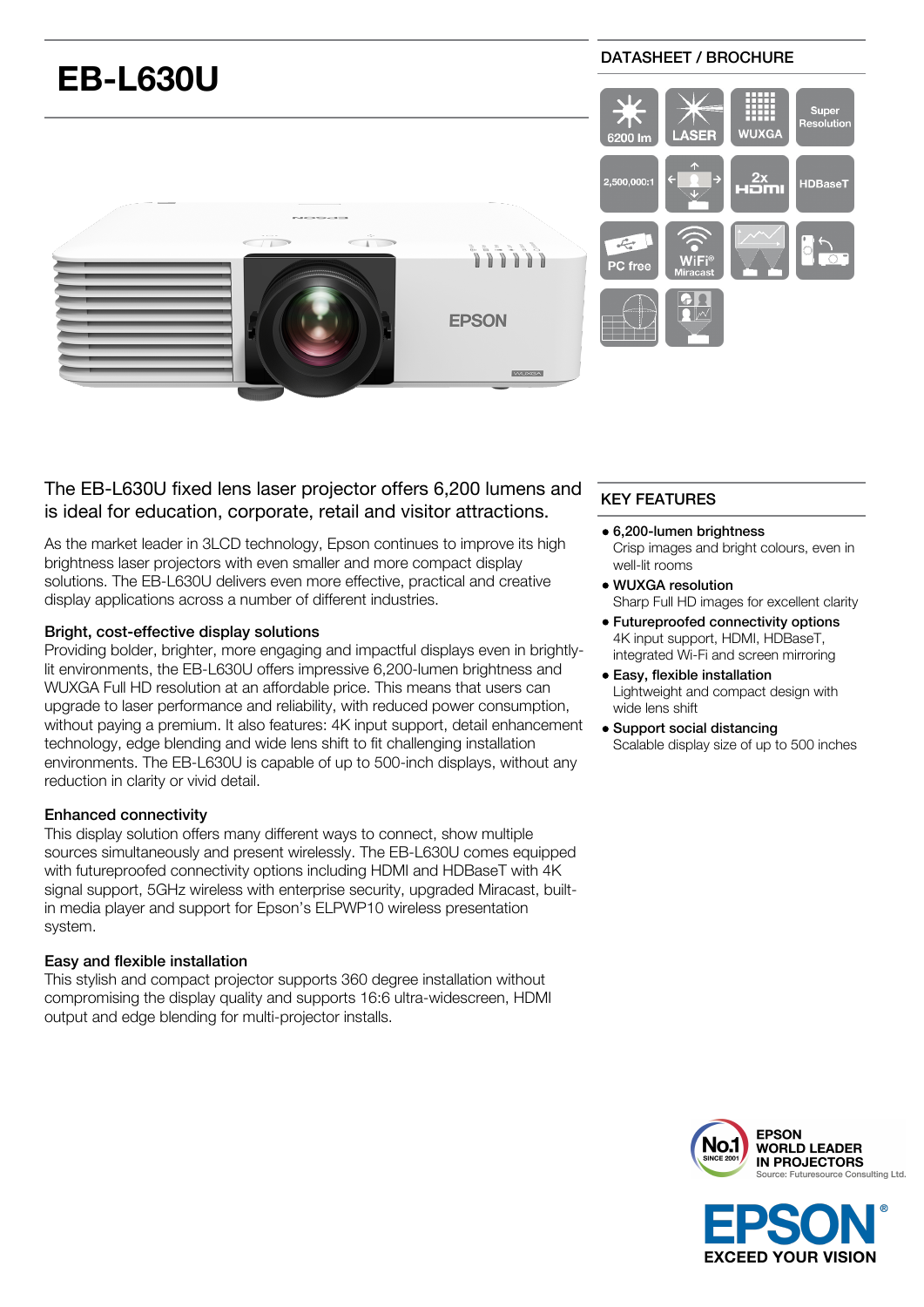## PRODUCT SPECIFICATIONS

| <b>TECHNOLOGY</b>                              |                                                                                                |  |
|------------------------------------------------|------------------------------------------------------------------------------------------------|--|
| <b>Projection System</b>                       | 3LCD Technology, RGB liquid crystal shutter                                                    |  |
| <b>LCD Panel</b>                               | 0,67 inch with C2 Fine                                                                         |  |
| <b>IMAGE</b>                                   |                                                                                                |  |
| <b>Color Light Output</b>                      | 6.200 Lumen- 4.340 Lumen (economy) In accordance with IDMS15.4                                 |  |
| <b>White Light Output</b>                      | 6.200 Lumen - 4.340 Lumen (economy) In accordance with ISO 21118:2012                          |  |
| Resolution                                     | WUXGA, 1920 x 1200, 16:10                                                                      |  |
| <b>High Definition</b>                         | Full HD                                                                                        |  |
| <b>Aspect Ratio</b>                            | 16:10                                                                                          |  |
| <b>Contrast Ratio</b>                          | Over 2.500.000:1                                                                               |  |
| Light source                                   | Laser                                                                                          |  |
| Laser Light source                             | 20.000 hours Durability High, 30.000 hours Durability Eco                                      |  |
| <b>Keystone Correction</b>                     | Manual vertical: $\pm$ 30 °, Manual horizontal $\pm$ 30 °                                      |  |
| <b>Colour Video Processing</b>                 | 10 Bits                                                                                        |  |
| <b>Colour Reproduction</b>                     | Upto 1.07 billion colours                                                                      |  |
|                                                |                                                                                                |  |
| <b>OPTICAL</b>                                 |                                                                                                |  |
| <b>Throw Ratio</b>                             | $1,35 - 2,20:1$                                                                                |  |
| Zoom                                           | Manual, Factor: 1 - 1,6                                                                        |  |
| Projection Lens Zoom Ratio                     | $1,35 - 2,2:1$                                                                                 |  |
| Lens                                           | Optical                                                                                        |  |
| Lens Shift                                     | Manual - Vertical $\pm$ 50 %, horizontal $\pm$ 20 %                                            |  |
| <b>Screen Size</b>                             | 50 inches - 500 inches                                                                         |  |
| <b>Projection Distance Wide</b>                | $1,4 m - 14,8 m$                                                                               |  |
| <b>Projection Distance Tele</b>                | 2,4 m - 23,8 m                                                                                 |  |
| Projection Distance Wide/Tele 1,44 m - 23,84 m |                                                                                                |  |
| Projection Lens F Number                       | $1, 5 - 1, 7$                                                                                  |  |
| Projection Lens Focal Length 20 mm - 31,8 mm   |                                                                                                |  |
| <b>Projection Lens Focus</b>                   | Manual                                                                                         |  |
| <b>CONNECTIVITY</b>                            |                                                                                                |  |
| Interfaces                                     | USB 2.0 Type A, USB 2.0 Type B, RS-232C, Ethernet interface (100 Base-TX / 10 Base-T),         |  |
|                                                | Wireless LAN IEEE 802.11a/b/g/n/ac, Wireless LAN b/g/n (2.4GHz), Wireless LAN a/n (5GHz),      |  |
|                                                | VGA in (2x), VGA out, HDMI out, HDBaseT, Miracast, Stereo mini jack audio out, Stereo mini     |  |
|                                                | jack audio in (2x), HDMI (HDCP 2.3) (2x), USB 2 Type A playback                                |  |
| Epson iProjection App                          | Ad-Hoc / Infrastructure                                                                        |  |
| <b>Network Protocol</b>                        | HTTPS, IPv6, SNMP, ESC/VP.net, PJLink                                                          |  |
|                                                |                                                                                                |  |
| <b>ADVANCED FEATURES</b>                       |                                                                                                |  |
| Security                                       | Kensington lock, Control panel lock, Security cable hole, Wireless LAN unit lock, Wireless LAN |  |
|                                                | security, Password protection                                                                  |  |
| 2D Colour Modes                                | Dynamic, Cinema, Presentation, sRGB, DICOM SIM                                                 |  |
| Other features                                 | A/V mute, Arc Correction, Auto Power On, Auto source search, Built-in speaker, Customizable    |  |
|                                                | user logo, Daisy chain Multi-Projection, Digital zoom, Direct Power on/off, Document Camera    |  |
|                                                | Compatible, Edge Blending, Home Screen, Horizontal and vertical keystone correction, JPEG      |  |
|                                                | Viewer, Long light source life, PC Free, Power on button, Quick Corner, Schedule Function,     |  |
|                                                | Screen Mirroring, Split-Screen-Function, Super resolution, Ultra-wide display (16:6), Volume   |  |
|                                                | control, Web Control, Web Remote, Wireless LAN capable, iProjection App                        |  |
| <b>Video Color Modes</b>                       | Cinema, Dynamic, Presentation, sRGB, DICOM SIM, Multi Projection                               |  |
| Projector control                              | via: Crestron Integrated Partner, Extron IP Link, Extron XTP, AMX Device Discovery, Control4   |  |
|                                                | Simple Device Discovery Protocol                                                               |  |

#### **EB-L630U**

## WHAT'S IN THE BOX

- Power cable
- Remote control incl. batteries
- Cable cover
- User guide
- Warranty Documents
- Main unit



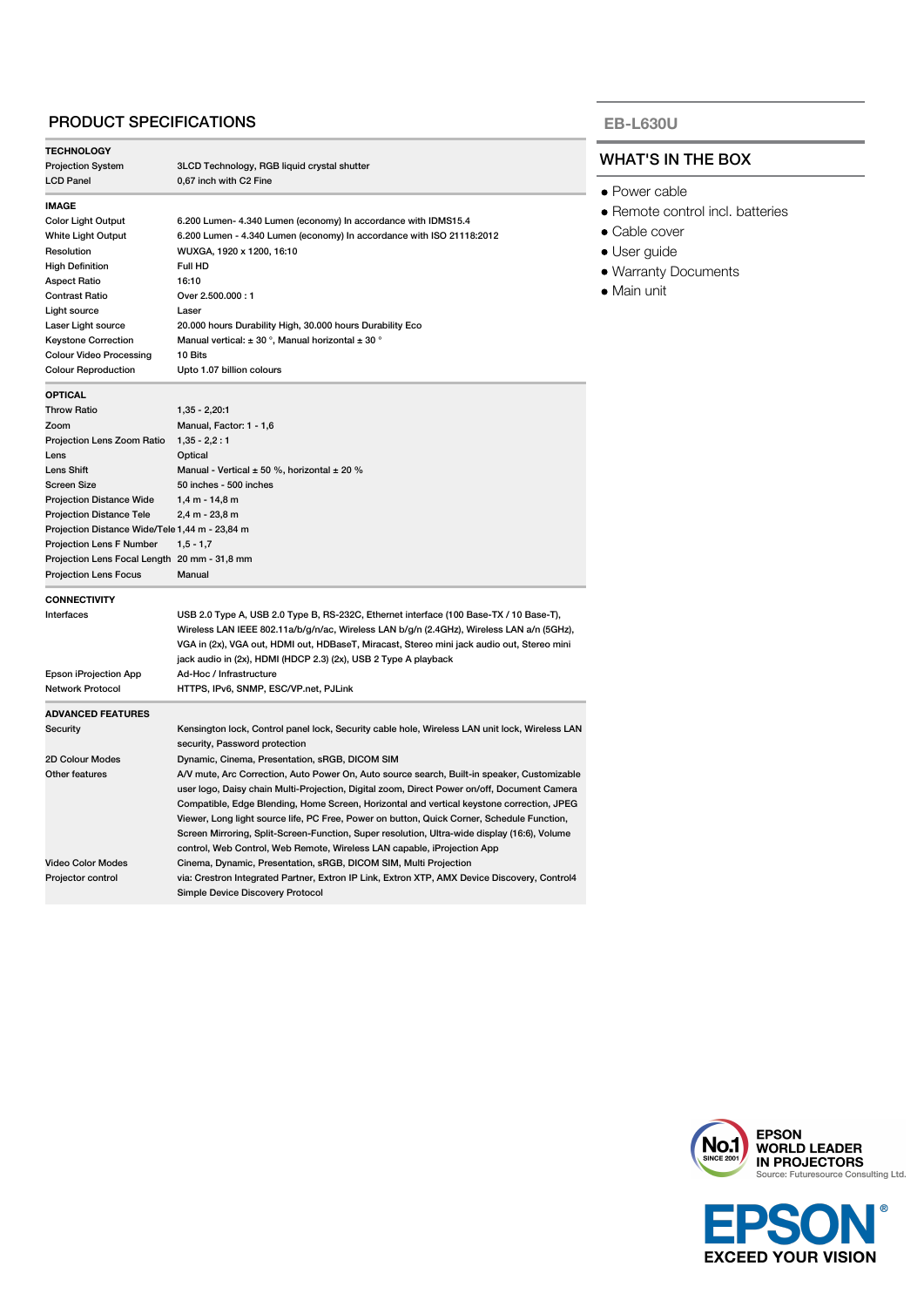## PRODUCT SPECIFICATIONS

**EB-L630U**

| <b>GENERAL</b>               |                                                                                                 |  |
|------------------------------|-------------------------------------------------------------------------------------------------|--|
| Power consumption            | 345 Watt, 258 Watt (economy), 0,3 Watt (standby)                                                |  |
| Supply Voltage               | AC 100 V - 240 V, 50 Hz - 60 Hz                                                                 |  |
| <b>Product dimensions</b>    | 440 x 339 x 136 mm (Width x Depth x Height)                                                     |  |
| Product weight               | 8,4 kg                                                                                          |  |
| Noise Level                  | Normal: 38 dB (A) - Economy: 27 dB (A)                                                          |  |
| <b>Supported Temperature</b> | Storage -10 $^{\circ}$ C - 60 $^{\circ}$ C                                                      |  |
| <b>Supported Humidity</b>    | Operation 20% - 80%, Storage 10% - 90%                                                          |  |
|                              | If the projector is suspended from a ceiling or wall mount and installed in an environment with |  |
|                              | heavy oil smoke or places where oils or chemicals are volatilized, places where a lot of smoke  |  |
|                              | or bubbles are used for event staging, or where aroma oils are frequently burned, it can make   |  |
|                              | certain parts of our products susceptible to a material degradation which over time could       |  |
|                              | break and cause the projector to drop from the ceiling.                                         |  |
|                              | If you are concerned about the environment in which your projector is installed, or if you have |  |
|                              | any other questions, please contact our support department and they can provide additional      |  |
|                              | assistance.                                                                                     |  |
| Options                      | Connection and control box, Document camera, External Speaker, HDBaseT Transmitter,             |  |
|                              | MB22 ceiling mount, Wireless LAN unit                                                           |  |
| Loudspeaker                  | 10 Watt                                                                                         |  |
| Room Type / Application      | Boardroom, Large Meeting Room / Auditorium, Meeting room / Classroom, Projection                |  |
|                              | Mapping, Signage / Retail, Visitor Attraction                                                   |  |
| Positioning                  | Ceiling Mounted, Desktop                                                                        |  |
| Colour                       | White                                                                                           |  |
| <b>OTHER</b>                 |                                                                                                 |  |
| Warranty                     | 36 months Carry in                                                                              |  |
|                              | Optional warranty extension available                                                           |  |